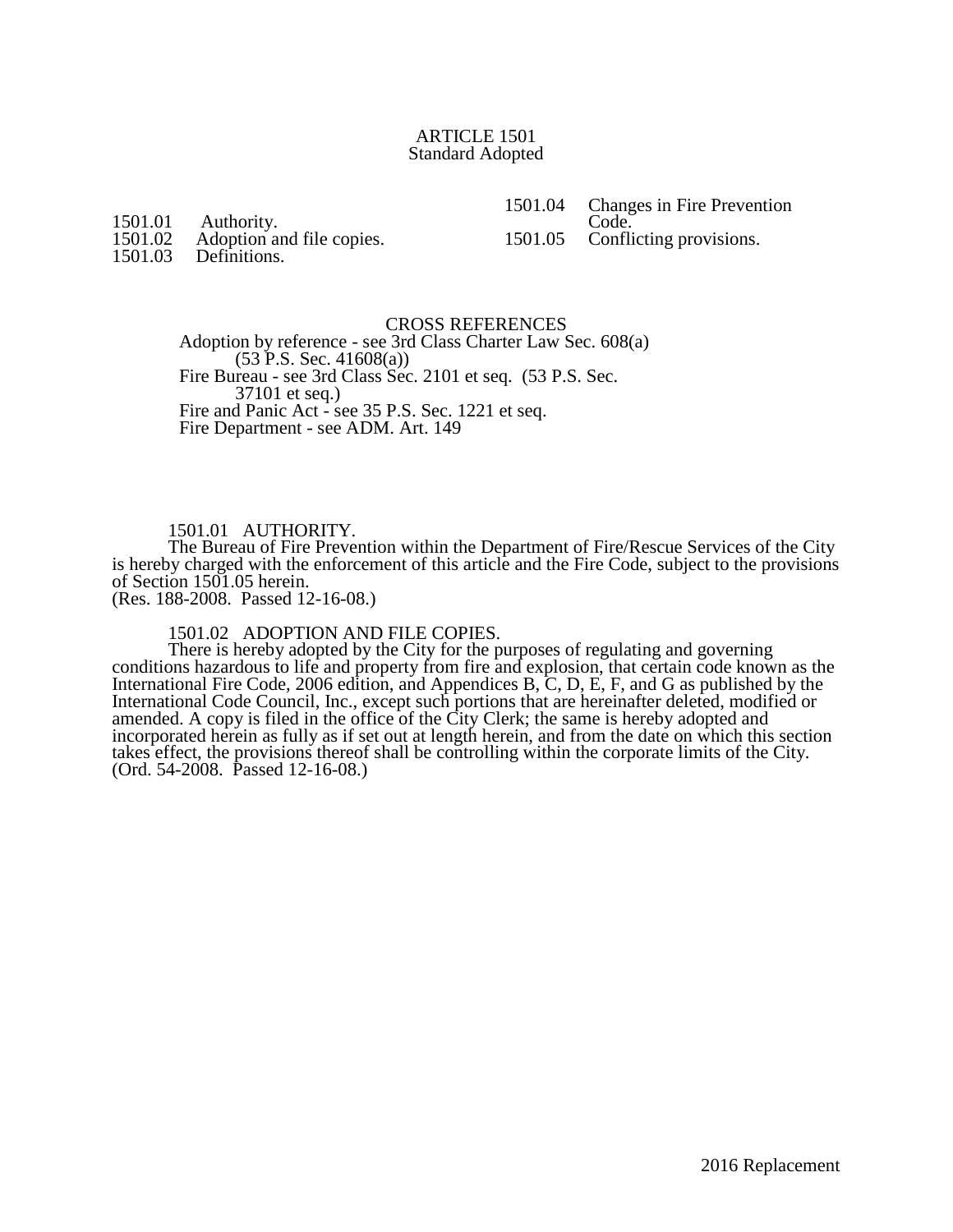## 1501.03 DEFINITIONS.

The following words and terms, when used in this article, shall have the following meanings, unless the context clearly indicates otherwise.

- (a) "Chief" and "Chief of the Department of Fire/Rescue Services" means the Director of the Department of Fire/Rescue Services.
- (b) "Corporation Counsel" means the Solicitor or an Assistant Solicitor for the City of York.
- (c) "Municipality" means the City of York.<br>
(d) "Fire Code Official" means Chief of the
- $(d)$  "Fire Code Official" means Chief of the Department of Fire/Rescue Services.<br>
(e) "Fire Code" means the official code adopted by the City of York used to addre
- "Fire Code" means the official code adopted by the City of York used to address conditions hazardous to life and property from fire, explosion, handling or use of hazardous materials and the use and occupancy of buildings and premises. (Ord. 54-2008. Passed 12-16-08.)

## 1501.04 CHANGES IN FIRE PREVENTION CODE.<br>(1) Section 101.1. Title be amended to read as follo

Section 101.1. Title be amended to read as follows: These regulations shall be known as the Fire Code of the City of York, Pennsylvania, hereinafter referred to as this "Code".

(2) Section 102.8. Matters not provided. Delete and substitute the following: Any requirements that are essential to safeguard life, property or public welfare from the hazards of fire and explosion arising from the storage, handling or use of substances, materials or devices and from conditions hazardous to life, property or public welfare in the occupancy of structures or premises which are not specifically provided for by this Code, shall be determined by the Fire Code Official.

(3) Section 102.8.1. Other regulations is hereby added to read as follows: When the provisions of this Code for health, safety and welfare are more restrictive than other regulations, this Code shall control; but in any case, the most rigid requirements of either this Code or other regulations, except as provided for in 102.6, shall apply whenever they conflict.

(4) Section 102.9. Conflicting provisions. Delete and substitute the following: When any provision of this Code is found to be in conflict with any other provision of this Code, the provision which establishes the higher standard for the promotion and protection of the safety and welfare of the public shall prevail.

Section 105. Add the following to the end of the section: Permits shall be required for each condition as set forth in sections 105.6 and 105.7.

(6) Section 105.1. Permits required. Delete and substitute the following: Permits required by this code shall be obtained from the fire code official. Issued permits shall be kept on the premises designated therein at all times and shall be readily available for inspection by the fire code official. A fee for each permit shall be paid in accordance with the fee schedule as is set forth from time to time by resolution of Council of the City of York, Pennsylvania.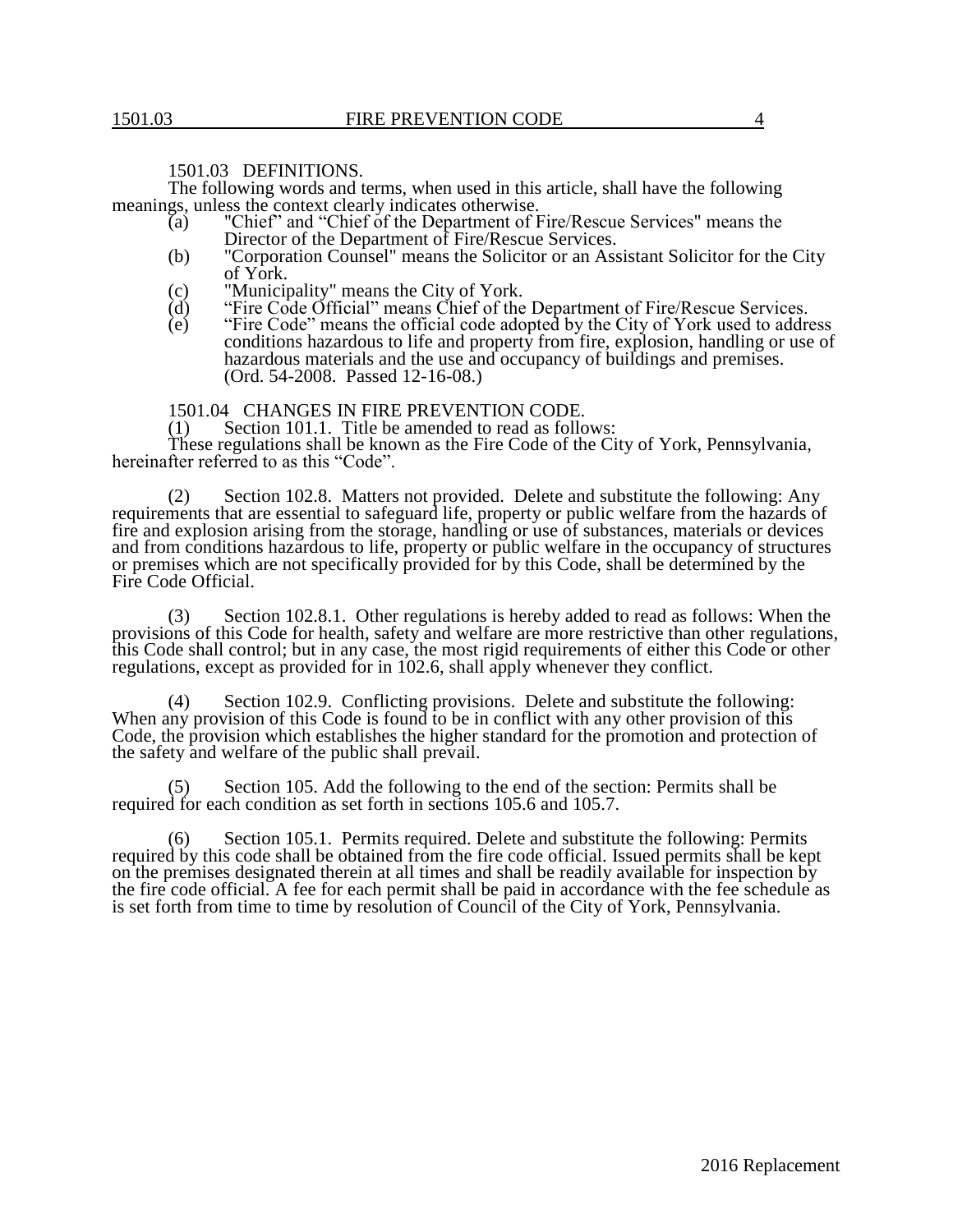| 5                                                            | <b>Standard Adopted</b>                                                                                                                                                                                                                                                                                                                                                                                                                                                 | 1501.04 |
|--------------------------------------------------------------|-------------------------------------------------------------------------------------------------------------------------------------------------------------------------------------------------------------------------------------------------------------------------------------------------------------------------------------------------------------------------------------------------------------------------------------------------------------------------|---------|
| (7)                                                          | Section 106.2. Inspection. Delete the first sentence and substitute the following:<br>The Fire Code Official shall inspect all structures and premises for the purposes of ascertaining,<br>and causing to be corrected, any conditions liable to cause fire,<br>contribute to the spread of fire, interfere with firefighting operations, or endanger life or any<br>violations of the provisions or intent of this Code or any other ordinance affecting fire safety. |         |
| (8)<br>insert the following before the remaining text:<br>А. | Section 401.3. Emergency forces notification. Delete the first sentence and<br>Whenever a fire occurs in any building of any occupancy, including a<br>private dwelling, it shall be the duty of the owner, occupant, manager or<br>person in control of such building, upon discovery of a fire or evidence of<br>there having been a fire, to immediately notify the Department of                                                                                    |         |

- there having been a fire, to immediately notify the Department of Fire/Rescue Services of the existence of such fire, its circumstances and location. This notification is required even if the fire has apparently been extinguished. The requirement for notification of the Department of Fire/Rescue Services does not prohibit the owner, occupant, manager, or person in control of building from using all reasonable and due diligence necessary to extinguish such fire prior to the arrival of the Department of Fire/Rescue Services.
- B. Whenever a fire occurs in a building, the building shall be immediately evacuated and not reoccupied without the permission of the officer in charge of the Department of Fire/Rescue Services. Exception: Buildings designed to protect the occupants in place, subject to the approval of the Chief of the Department of Fire/Rescue Services.
- C. Whenever a fire alarm system has been activated in an alarm condition, it shall not be restored to normal operation (reset) until directed by the Department of Fire/Rescue Services. This shall not prohibit the silencing of an audible alarm signal, when such action is appropriate.

(9) Section 109.3. Penalty for violations is hereby amended by deleting the existing text and adding the following to read:

Any person who shall violate a provision of this Code or fail to comply with any order issued pursuant to any section thereof, shall be guilty of a summary offense, punishable by a fine of not less than one hundred dollars (\$100.00) nor more than one thousand dollars  $(\$1,000)$  and the costs of prosecution, and in default of payment thereof, shall be imprisoned for not more than ninety days.

Each day a violation continues after due notice has been served shall be deemed a separate violation.

(10) Former subsection (10) hereof was repealed by Ordinance 26-2015.

(11) Section 503.4.1. Enforcement is hereby added to read:

The Police Officers and Parking Enforcement Officers of the City of York, and other officers as designated by this Code are authorized to enforce the provisions of Section 503.4.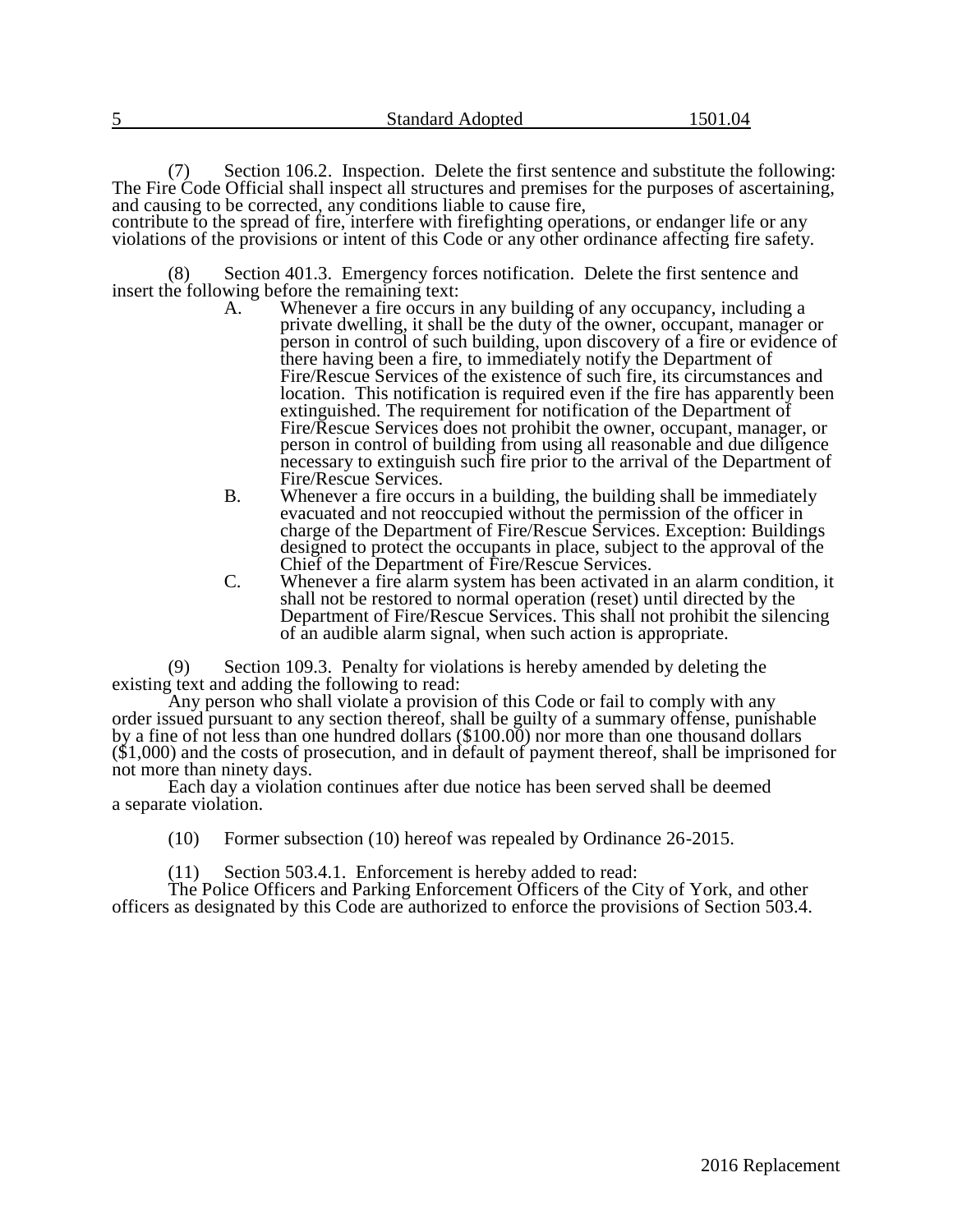(12) Section 907.2.10.1.2 Groups R-2, R-3, R-4, R-5 and I-1. Insert "R-5" into the third line after "R-4".

(13) Section 907.2.10.1.2.1. Single and Multiple Station Smoke Alarms is hereby added to read as follows:

- A. All single and multiple station smoke alarm devices shall be tested in accordance with the manufacturer's instructions, not less than once a month for devices with the primary power supplied by the house electrical service and not less than once a week for devices with the primary power supplied by a monitored battery. All testing shall be conducted by the owner, except as provided for in this section.
- B. In the case of tenant occupied properties, every owner shall, at the beginning of the leasehold of a one and two family dwelling, multifamily dwelling, or manufactured home, inspect and test each single and multiple station smoke alarm device to insure that each required device is present and in proper working order.
- C. In the case of tenant occupied properties, the owner may require the occupant to conduct the weekly/monthly testing as set forth in paragraph (a) above. The owner must then provide the occupant with clear and concise written instructions regarding the weekly/monthly testing and the occupant must be able to perform such testing. The owner must also demonstrate to the occupant the proper testing procedures at the beginning of the leasehold.
- D. The occupant shall have the duty and responsibility to notify the owner of any defect(s).
- E. The owner shall have the duty and responsibility of remedying any defect after receiving notice of the defect.
- F. All single and multiple station smoke alarm devices shall be kept in proper working condition at all times and shall be replaced after being in service for a period of ten years or becoming defective/inoperable, whichever comes first.

(14) Section 907.3.2.3. Required Fire Alarm Systems is hereby added to read as follows: All existing fire alarms systems connected to or required to be connected to the Municipal Alarm System of the City of York, shall be maintained in service.

(15) Section 907.3.2.3. Transmission of Fire Alarm Signals is hereby added to read as follows: All required fire alarm systems shall transmit alarm signals by connection to the Municipal Alarm System of the City of York.

Exception #1: Where connection to the Municipal Alarm System of the City of York is not available, the fire alarm system shall be connected to a central station approved by the Chief of the Department of Fire/Rescue Services.

Exception #2: Smoke detectors in occupancies Use Group I-3 (see Section 907.14). #3: Smoke detectors in patient sleeping rooms in occupancies in Use Group I-2 (see Section 407.6.).

Exception #4: Group R-1 and R-2 occupancies provided with an approved automatic sprinkler system in accordance with 903.3, monitored by an approved central station monitoring company in accordance with 907.14 and containing less than five guest sleeping rooms.